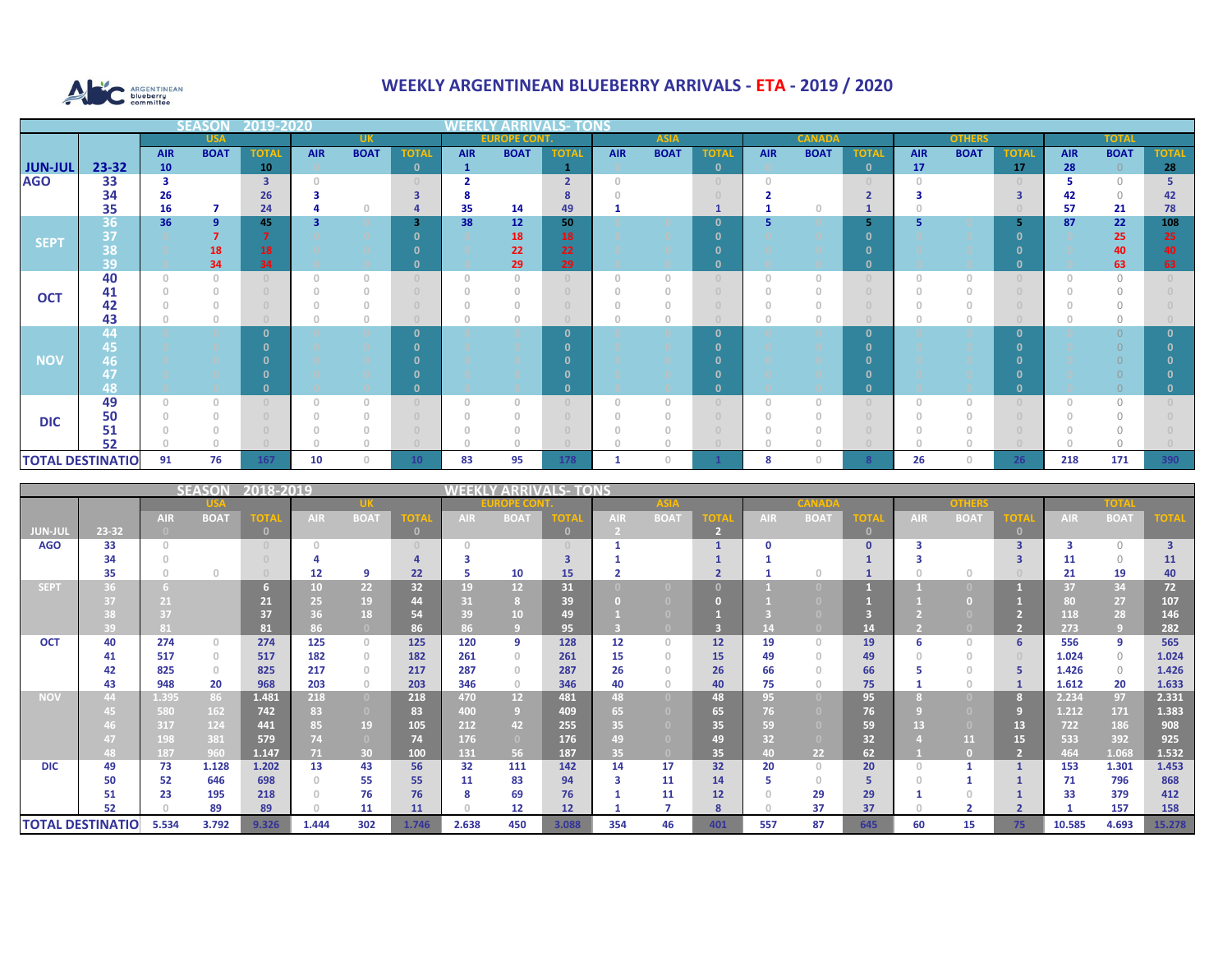

## **WEEKLY ARGENTINEAN BLUEBERRY ARRIVALS - ETA - 2019 / 2020 - ALL DESTINATIONS**

**WEEKLY ARGENTINEAN BLUEBERRY ARRIVALS - ETA - 2019 / 2020 - U.S.A.**

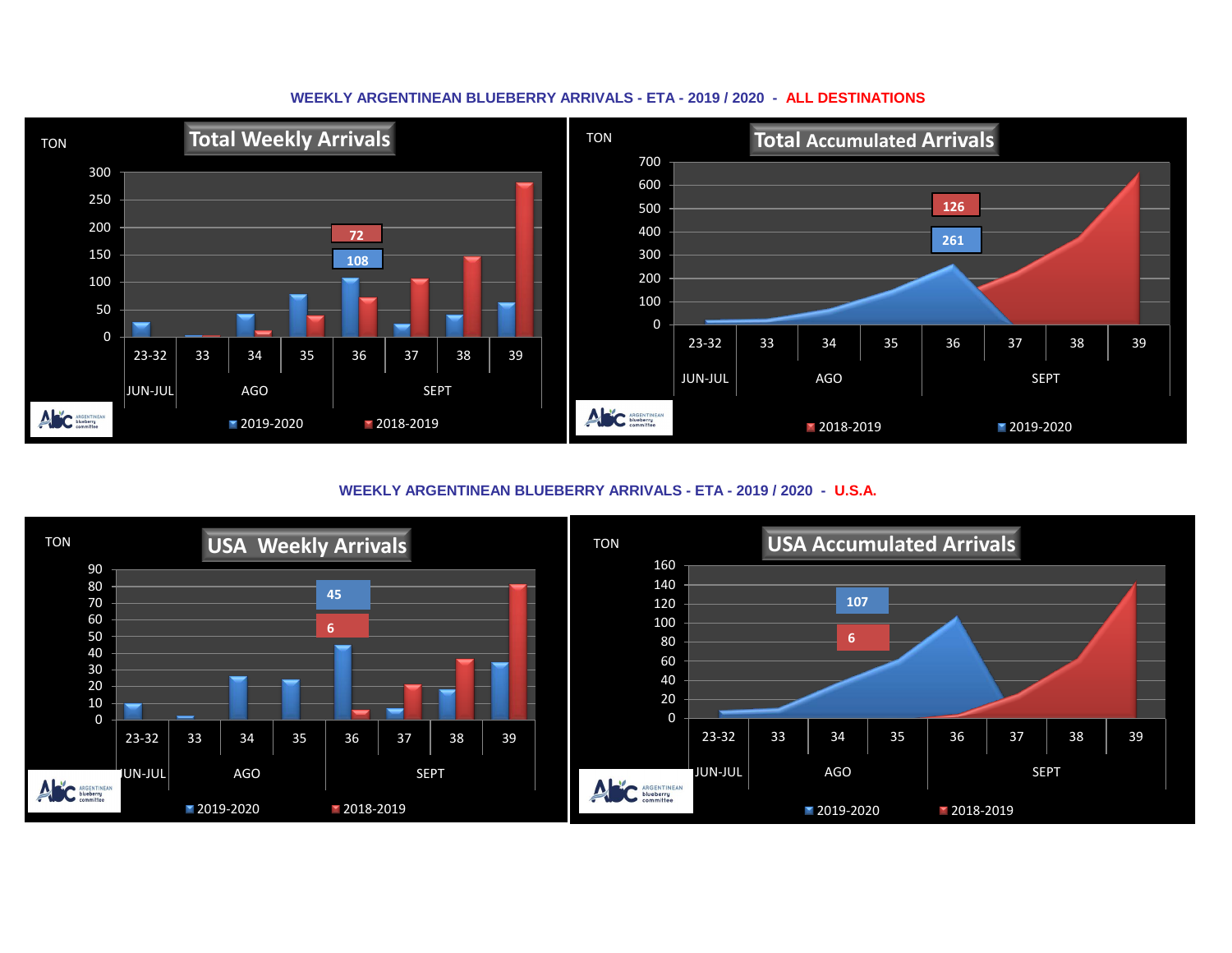## **WEEKLY ARGENTINEAN BLUEBERRY ARRIVALS - ETA - 2019 / 2020 - UK**



**WEEKLY ARGENTINEAN BLUEBERRY ARRIVALS - ETA - 2019 / 2020 - CONTINENTAL EUROPE**

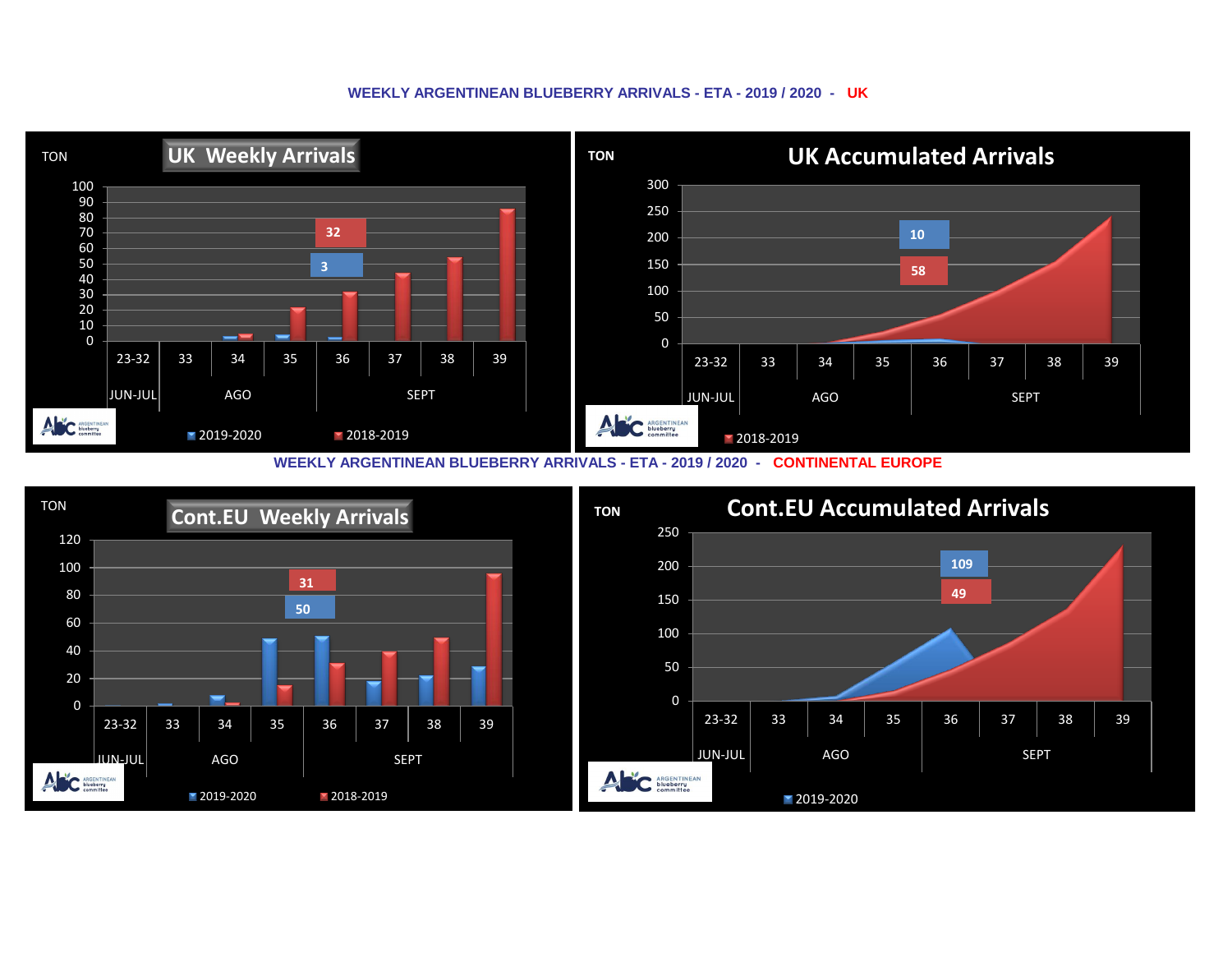|                |                            | <b>SEASON</b>                         |                                       | 2019-2020      |                                   |                                       | <b>ACCUMULATED ARRIVALS- TONS</b> |                |                     |                         |                   |                                       |                   |                |                                       |                |                |                         |              |                  |                |                  |  |
|----------------|----------------------------|---------------------------------------|---------------------------------------|----------------|-----------------------------------|---------------------------------------|-----------------------------------|----------------|---------------------|-------------------------|-------------------|---------------------------------------|-------------------|----------------|---------------------------------------|----------------|----------------|-------------------------|--------------|------------------|----------------|------------------|--|
|                |                            |                                       | <b>USA</b>                            |                |                                   | <b>UK</b>                             |                                   |                | <b>EUROPE CONT.</b> |                         |                   | <b>ASIA</b>                           |                   |                | <b>CANADA</b>                         |                |                | <b>OTHERS</b>           |              |                  | <b>TOTAL</b>   |                  |  |
|                |                            | <b>AIR</b>                            | <b>BOAT</b>                           | <b>TOTAL</b>   | <b>AIR</b>                        | <b>BOAT</b>                           | <b>TOTAL</b>                      | <b>AIR</b>     | <b>BOAT</b>         | <b>TOTAL</b>            | <b>AIR</b>        | <b>BOAT</b>                           | <b>TOTAL</b>      | <b>AIR</b>     | <b>BOAT</b>                           | <b>TOTAL</b>   | <b>AIR</b>     | <b>BOAT</b>             | <b>TOTAL</b> | <b>AIR</b>       | <b>BOAT</b>    | <b>TOTAL</b>     |  |
| <b>JUN-JUL</b> | 23-32                      | 10                                    | $\mathbf{0}$                          | 10             | $\mathbf{0}$                      | $\mathbf{0}$                          | $\mathbf{0}$                      | $\mathbf{1}$   | $\mathbf{0}$        | 1                       |                   | $\mathbf{0}$                          | $\mathbf{0}$      | $\mathbf{0}$   | $\mathbf{0}$                          | $\mathbf{0}$   | 17             | $\mathbf{0}$            | 17           | 28               | $\mathbf{0}$   | 28               |  |
|                | 33                         | 12                                    | $\circ$                               | 12             | $\circ$                           | $\circ$                               | $\circ$                           | 3              | $\circ$             | 3                       | $\circ$           | $\circ$                               | $\circ$           | $\circ$        | $\circ$                               | $\circ$        | 17             | $\circ$                 | 17           | 32               | $\circ$        | 32               |  |
| <b>AGO</b>     | 34                         | 39                                    | $\circ$                               | 39             | 3                                 | $\circ$                               | 3                                 | 10             | $\circ$             | 10                      | $\circ$           | $\circ$                               | $\circ$           | $\mathbf{2}$   | $\circ$                               | $\mathbf{2}$   | 20             | $\circ$                 | 20           | 74               | $\circ$        | 74               |  |
|                | 35<br>36                   | 55<br>91                              | $\overline{7}$<br>17                  | 62<br>107      | $\overline{7}$<br>10 <sup>°</sup> | $\circ$<br>$\mathbf{0}$               | 7<br>10                           | 45<br>83       | 14<br>26            | 59<br>109               | 1<br>$\mathbf{1}$ | $\circ$<br>$\mathbf{0}$               | 1<br>$\mathbf{1}$ | 3<br>8         | $\circ$<br>$\mathbf{0}$               | 3<br>8         | 20<br>26       | $\circ$<br>$\mathbf{0}$ | 20<br>26     | 132<br>218       | 21<br>43       | 153<br>261       |  |
| <b>SEPT</b>    | 37<br>38<br>39             |                                       |                                       |                |                                   |                                       |                                   |                |                     |                         |                   |                                       |                   |                |                                       |                |                |                         |              |                  |                |                  |  |
| <b>OCT</b>     | 40<br>41<br>42<br>43       |                                       |                                       |                |                                   |                                       |                                   |                |                     |                         |                   |                                       |                   |                |                                       |                |                |                         |              |                  |                |                  |  |
| <b>NOV</b>     | 44<br>45<br>46<br>47<br>48 |                                       |                                       |                |                                   |                                       |                                   |                |                     |                         |                   |                                       |                   |                |                                       |                |                |                         |              |                  |                |                  |  |
| <b>DIC</b>     | 49<br>50<br>51<br>52       |                                       |                                       |                |                                   |                                       |                                   |                |                     |                         |                   |                                       |                   |                |                                       |                |                |                         |              |                  |                |                  |  |
|                |                            | <b>SEASON</b>                         |                                       | 2018-2019      |                                   |                                       | <b>ACCUMULATED ARRIVALS- TONS</b> |                |                     |                         |                   |                                       |                   |                |                                       |                |                |                         |              |                  |                |                  |  |
|                |                            | <b>USA</b>                            |                                       |                |                                   | <b>UK</b>                             |                                   |                | <b>EUROPE CONT.</b> |                         |                   | <b>ASIA</b>                           |                   |                | <b>CANADA</b>                         |                |                | <b>OTHERS</b>           |              |                  | <b>TOTAL</b>   |                  |  |
|                |                            | <b>AIR</b>                            | <b>BOAT</b>                           | <b>TOTAL</b>   | <b>AIR</b>                        | <b>BOAT</b>                           | <b>TOTAL</b>                      | <b>AIR</b>     | <b>BOAT</b>         | <b>TOTAL</b>            | <b>AIR</b>        | <b>BOAT</b>                           | <b>TOTAL</b>      | <b>AIR</b>     | <b>BOAT</b>                           | <b>TOTAL</b>   | <b>AIR</b>     | <b>BOAT</b>             | <b>TOTAL</b> | <b>AIR</b>       | <b>BOAT</b>    | <b>TOTAL</b>     |  |
| <b>JUN-JUL</b> | 23-32                      | $\overline{0}$                        | $\overline{0}$                        | $\overline{0}$ | $\mathbf{0}$                      | $\bullet$                             | $\mathbf{0}$                      | $\mathbf{0}$   | $\mathbf{0}$        | $\overline{0}$          | $\overline{2}$    | $\mathbf{0}$                          | $\overline{2}$    | $\mathbf{0}$   | $\overline{0}$                        | $\mathbf{0}$   | $\mathbf{0}$   | $\mathbf{0}$            | $\mathbf{0}$ | $\overline{0}$   | $\bullet$      | $\bullet$        |  |
|                | 33                         | $\circ$                               | $\circ$                               | $\circ$        | $\circ$                           | $\overline{0}$                        | $\circ$                           | $\circ$        | $\circ$             | $\circ$                 | 3                 | $\circ$                               | 3                 | $\mathbf 0$    | $\circ$                               | $\mathbf 0$    | З              | $\overline{0}$          | 3            | 3                | $\circ$        | 3                |  |
|                |                            |                                       |                                       |                |                                   |                                       |                                   |                |                     |                         |                   |                                       |                   |                |                                       |                |                |                         |              |                  |                |                  |  |
| <b>AGO</b>     | 34                         | $\begin{array}{c} 0 \\ 0 \end{array}$ | $\begin{array}{c} 0 \\ 0 \end{array}$ | $\circ$        | 4                                 | $\begin{array}{c} 0 \\ 0 \end{array}$ | 4                                 | 3              | $\circ$             | $\overline{\mathbf{3}}$ | 4                 | $\begin{array}{c} 0 \\ 0 \end{array}$ | 4                 | 1              | $\circ$                               | 1              | 5              | $\circ$                 | 5.           | 15               | $\circ$        | 15               |  |
|                | 35                         | $\circ$                               | $\circ$                               | $\circ$        | 17                                | 9                                     | 26                                | 8              | 10                  | 18                      | 6                 | $\circ$                               | 6                 | $\overline{2}$ | $\begin{array}{c} 0 \\ 0 \end{array}$ | $\overline{2}$ | 5              | $\circ$                 | 5.           | 36               | 19             | 55               |  |
|                | 36                         | 6                                     | $\mathbf{0}$                          | 6              | 26                                | 31                                    | 58                                | 27             | 22                  | 49                      | 6 <sup>1</sup>    | $\mathbf{0}$                          | 6                 | 3              | $\mathbf{0}$                          | 3              | 7              | $\mathbf{0}$            | 7            | 73               | 53             | 126              |  |
| <b>SEPT</b>    | 37                         | 27                                    | $\mathbf{0}$                          | 27             | 52                                | 50                                    | 102                               | 59             | 29                  | 88                      | 6 <sup>1</sup>    | $\mathbf{0}$                          | 6                 | 3              | $\mathbf{0}$                          | 3              | 8              | $\mathbf{0}$            | 8            | 153              | 80             | 233              |  |
|                | 38                         | 64                                    | $\mathbf{0}$                          | 64             | 88                                | 68                                    | 156                               | 98             | 40                  | 137                     | 8                 | $\mathbf{0}$                          | 8                 | $\overline{7}$ | $\mathbf{0}$                          | $\overline{7}$ | $\overline{9}$ | $\mathbf{0}$            | 10           | 271              | 108            | 379              |  |
|                | 39                         | 145                                   | $\mathbf{0}$                          | 145            | 174                               | 68                                    | 242                               | 184            | 49                  | 233                     | 11                | $\mathbf{0}$                          | 11                | 21             | $\mathbf{0}$                          | 21             | 11             | $\mathbf{0}$            | 12           | 544              | 117            | 661              |  |
|                | 40                         | 419                                   | $\circ$                               | 419            | 299                               | 68                                    | 368                               | 304            | 57                  | 361                     | 23                | $\circ$                               | 23                | 40             | $\circ$                               | 40             | 17             | $\mathbf{0}$            | 18           | 1.100            | 126            | 1.226            |  |
| <b>OCT</b>     | 41                         | 936                                   | $\begin{array}{c} \n\end{array}$      | 936            | 481                               | 68                                    | 550                               | 565            | 57                  | 622                     | 37                | $\circledcirc$                        | 37                | 89             | $\circledcirc$                        | 89             | 17             | $\mathbf 0$             | 18           | 2.124            | 126            | 2.250            |  |
|                | 42                         | 1.761                                 | $\circ$                               | 1.761          | 698                               | 68                                    | 767                               | 852            | 57                  | 909                     | 64                | $\circledcirc$                        | 64                | 155            | $\circ$                               | 155            | 22             | 0                       | 22           | 3.550            | 126            | 3.676            |  |
|                | 43                         | 2.709                                 | 20                                    | 2.729          | 901                               | 68                                    | 969                               | 1.198          | 57                  | 1.255                   | 104               | $\begin{array}{c} 0 \\ 0 \end{array}$ | 104               | 230            | $\circ$                               | 230            | 23             | $\mathbf{0}$            | 23           | 5.162            | 146            | 5.309            |  |
|                | 44                         | 4.104                                 | 106                                   | 4.210          | 1.119                             | 68                                    | 1.187                             | 1.668          | 69                  | 1.736                   | 151               | $\mathbf{0}$                          | 151               | 325            | $\mathbf{0}$                          | 325            | 31             | $\mathbf{0}$            | 31           | 7.396            | 243            | 7.640            |  |
|                | 45                         | 4.684                                 | 268                                   | 4.952          | 1.202                             | 68                                    | 1.270                             | 2.067          | 78                  | 2.145                   | 216               | $\mathbf{0}$                          | 216               | 401            | $\mathbf{0}$                          | 401            | 40             | $\mathbf{0}$            | 40           | 8.608            | 414            | 9.022            |  |
| <b>NOV</b>     | 46                         | 5.001                                 | 392                                   | 5.393          | 1.287                             | 88                                    | 1.375                             | 2.280          | 120                 | 2.400                   | 251               | $\mathbf{0}$                          | 251               | 460            | $\mathbf{0}$                          | 460            | 53             | $\mathbf{0}$            | 54           | 9.330            | 600            | 9.930            |  |
|                | 47                         | 5.198                                 | 773                                   | 5.972          | 1.360                             | 88                                    | 1.448                             | 2.456          | 120                 | 2.576                   | 300               | $\mathbf{0}$                          | 300               | 492            | $\mathbf{0}$                          | 492            | 57             | 11                      | 68           | 9.863            | 992            | 10.855           |  |
|                | 48                         | 5.385                                 | 1.734                                 | 7.119          | 1.431                             | 117                                   | 1.548                             | 2.587          | 176                 | 2.763                   | 335               | $\mathbf{0}$                          | 335               | 532            | 22                                    | 554            | 59             | 11                      | 70           | 10.327           | 2.060          | 12.387           |  |
|                | 49                         | 5.459                                 | 2.862                                 | 8.320          | 1.444                             | 161                                   | 1.605                             | 2.619          | 287                 | 2.905                   | 349               | 17                                    | 367               | 552            | 22                                    | 574            | 59             | 13                      | 71           | 10.480           | 3.361          | 13.841           |  |
| <b>DIC</b>     | 50                         | 5.511                                 | 3.508                                 | 9.019          | 1.444                             | 216                                   | 1.660                             | 2.630          | 370                 | 3.000                   | 352               | 28                                    | 381               | 557            | 22                                    | 579            | 59             | 14                      | 72           | 10.551           | 4.157          | 14.708           |  |
|                | 51<br>52                   | 5.534<br>5.534                        | 3.703<br>3.792                        | 9.237<br>9.326 | 1.444<br>1.444                    | 291<br>302                            | 1.735<br>1.746                    | 2.638<br>2.638 | 438<br>450          | 3.076<br>3.088          | 354<br>354        | 39<br>46                              | 393<br>401        | 557<br>557     | 51<br>87                              | 608<br>645     | 60<br>60       | 14<br>15                | 73<br>75     | 10.584<br>10.585 | 4.536<br>4.693 | 15.121<br>15.278 |  |

## **WEEKLY ARGENTINEAN BLUEBERRY ARRIVALS - ETA - 2019 / 2020 - ACCUMULATED VOLUMES**